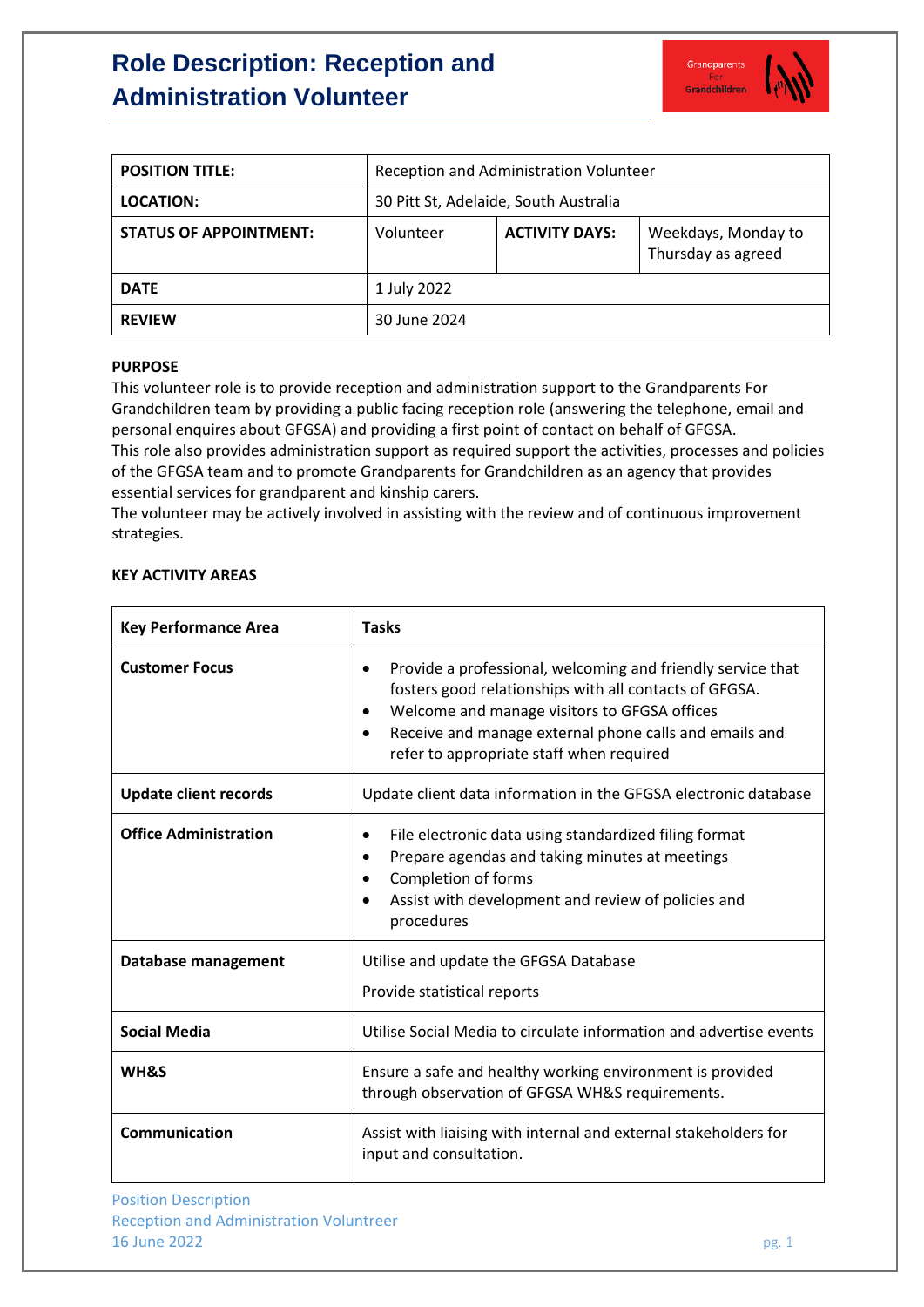# **Role Description: Reception and Administration Volunteer**



## **VOLOUNTEERING CONDITIONS**

All GFGSA volunteers must observe all lawful intentions and instructions and abide by GFGSA Policies and Procedures.

Public or Media Comment **–** GFGSA volunteers are not permitted to make public, media, or social media comments on behalf of the organisation, unless authorised to do so by the Chief Executive Officer. GFGSA volunteers must not speak with funding bodies and government departments on any financial, legal and policy matters pertaining to the organisation, unless authorised to do so by the Chief Executive Officer.

All volunteer and employee positions are required to have a current DHS Working With Children Check (WWCC). During any period where a volunteer is not subject of a current WWCC, the volunteer may be removed from appropriate tasks until a current WWCC is obtained.

Reception and Administration Volunteers must be eligible to volunteer in Australia.

A trial period of 3 months may be required and annual reviews will occur.

Willingness to participate in professional development and training as required. Where training is deemed as Mandatory by the Chief Executive Officer, a volunteer may be removed from appropriate tasks until the required training is completed.

## **SPECIAL CONDITIONS**

Duties will normally be performed in the GFGSA office during office hours between 9.30am – 4.00pm Monday to Thursday (as agreed).

Where the incumbent identifies a conflict of interest with another paid or unpaid role held by them, the Executive Officer of GFGSA must be advised as soon as reasonably practicable.

#### **VOLUNTEERING TIME COMMITTMENT**

Days required – 2 days per week Times – 9.30 a.m. – 4.00 pm. Minimum time per week – 12 hours per week

#### **REPORTING RELATIONSHIPS**

This role works within the guidelines and under the supervision of (immediate supervisor)

## **WORKING RELATIONSHIPS**

The Volunteer will be expected to work with management, finance and advocate staff.

## **EDUCATION/QUALIFICATIONS**

*Essential:* 

Nil specified

*Desirable:*  Certificate in Administration/Office Procedures and/or Information Systems Current driver's licence